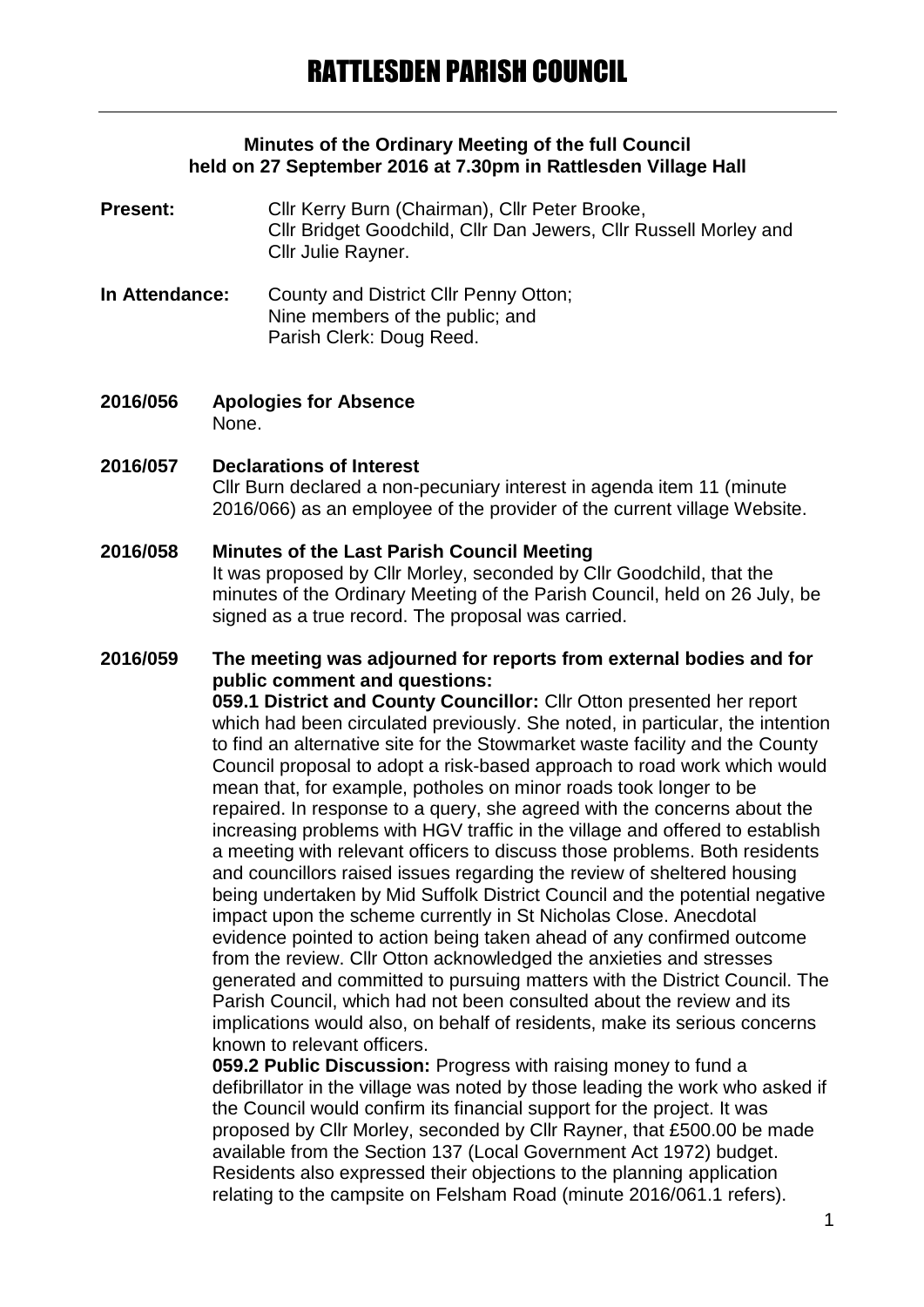#### **Meeting resumed:**

**2016/060 Parish Clerk's Report** The Clerk's report was noted. There were no matters arising.

# **2016/061 Planning**

### **061.1 Applications:**

3273/16 concerned East Barn, White House Farm, Felsham Road retention of cess pit and chemical disposal point. Further to resident concerns put forward during public discussion, the Council resolved to object to the application. Council concerns would be forwarded to Mid Suffolk District Council, as the planning authority, centred on the fact that the site was in an Environment Agency flood risk zone and that no flood risk assessment had been undertaken; that the site had previously been used for contaminated waste which could have implications for the proposed use; that there was neither evidence of compliance with Building Regulations nor of the suitability of the facility for the size of the site; and that additional traffic movements generated by the need to empty the facility would exacerbate existing health and safety issues on the highway. **061.2 Applications - Responses:** There were no applications which had had to be considered in advance of the meeting because of their deadlines. **061.3 Decisions:** It was noted that application 1648/16 concerning High Town Farm, r/o The Balance, High Town Green had been granted.

## **2016/062 Finance**

**062.1 Financial Report:** The report to 31 August was received. It was proposed by Cllr Rayner, seconded by Cllr Morley, that the reconciliation be approved and duly signed. The proposal was carried.

**062.2 Payments and Income:** It was proposed by Cllr Goodchild, seconded by Cllr Jewers, that the schedule of payments be approved. The proposal was carried. The schedule comprised the following:

- Litter-picker salary (September) £139.18;
- Litter-picker salary (October) £139.18;
- Clerk salary (September) £290.11;
- PAYE (September) £72.60;
- Clerk salary (October) £290.11;
- PAYE (October) £72.60;
- The Felsham Gardeners cemetery grass-cutting £380.00;
- $\bullet$  BDO LLP external audit £100.00 + £20.00 VAT;
- ◆ Henry Streatfeild emergency tree work £280.00;
- Miles Drainage Limited land drain to provide for the Cemetery extension - £4,621.84 + £924.37 VAT;
- Mr Roger Heard 447th Bomber Group Memorial grass-cutting £60.00 (Section 137 expenditure); and
- Rattlesden Parochial Church Council St Nicholas Church clock maintenance - £70.00 (Section 137 expenditure).

Income received was duly noted as follows:

- Business account interest (August) £0.80;
- Business account interest (September) £0.85;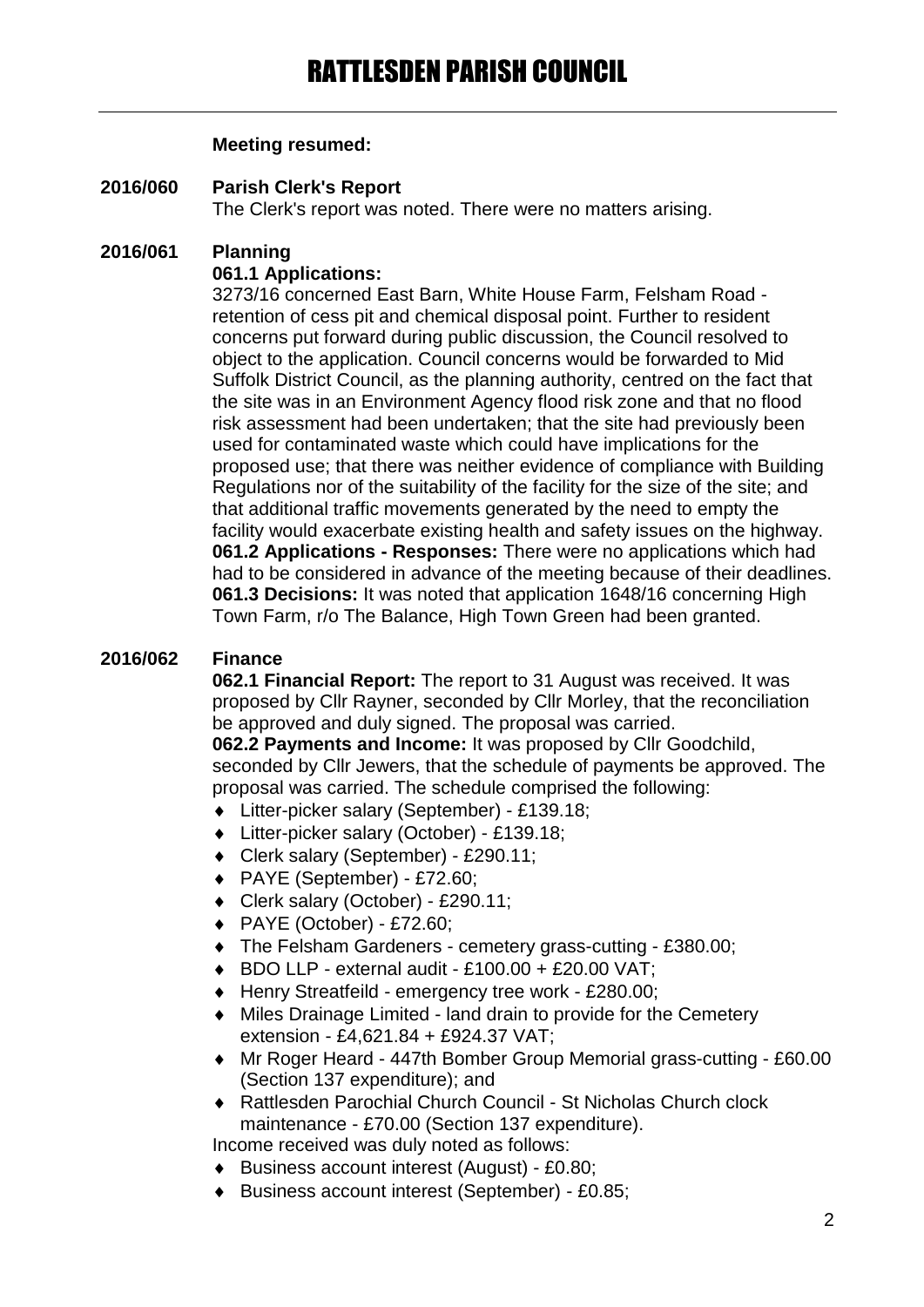Mid Suffolk District Council - second precept payment - £4,816.00; and

 Mid Suffolk District Council - cleansing grant (April-June) - £187.20. Further to the 2015-2016 internal audit, it was proposed by Cllr Goodchild, seconded by Cllr Burn, that the £390.00 budget allocated for the 447th Bomber Group Memorial grass-cutting be moved to the budget allocated for Section 137 (Local Government Act 1972) grants and that relevant expenditure incurred to date also be transferred against that budget head. The proposal was carried. Regarding the capital expenditure on the land drain to facilitate the Cemetery extension, it was proposed by Cllr Morley, seconded by Cllr Jewers, that it be funded through a transfer of the equivalent amount from the reserves earmarked for the project. The proposal was carried.

**062.3 External Audit 2015-2016:** The Annual Return 2015-206 was received by the Council together with the audit opinion given by BDO (external auditors). The Council was pleased to note that no untoward matters had come to the attention of the external auditors. It was proposed by Cllr Morley, seconded by Cllr Burn, that the Annual Return 2015-2016 be approved and accepted. The proposal was carried.

**062.4 Insurance Review:** Ahead of the premium renewal due on 1 November the Council reviewed its list of assets and the current levels of insurance applying. It was agreed that the Clerk would pursue a report that a seat had, apparently, been replaced by a resident without reference to the Council. Otherwise, councillors were content that all assets requiring cover were appropriately provided for and that no adjustments were needed. As such, it was proposed by Cllr Morley, seconded by Cllr Jewers, that when received, the renewal be confirmed on the present basis. The proposal was carried.

## **2016/063 Council Governance**

**063.1 New Legislation, Codes or Regulatory Issues:** None. **063.2 Risk Register, Policies and Internal Controls:** There were no decisions or actions which impacted upon the Council risk register, policies or internal controls.

## **2016/064 Correspondence**

Two particular matters demanded. The first was a request for funding to plant some small trees on the grass area in Birds Green. It was proposed by Cllr Jewers, seconded by Cllr Rayner, that up to £30.00 be provided, through a Section 137 (Local Government Act 1972) payment, subject to the type of trees being confirmed with the Council Tree Officer. The second concerned the current review of parliamentary constituency boundaries with a resident querying the Council stance on this matter. It was duly resolved that the Council should reinforce the views of the resident and forward its own concerns to the Boundary Commission for England.

#### **2016/065 Dog Fouling**

With strong evidence that irresponsible owners were continuing to flout the request to remove the mess generated by their dogs, the Council resolved to take further action. A flyer would be produced for potential insertion in